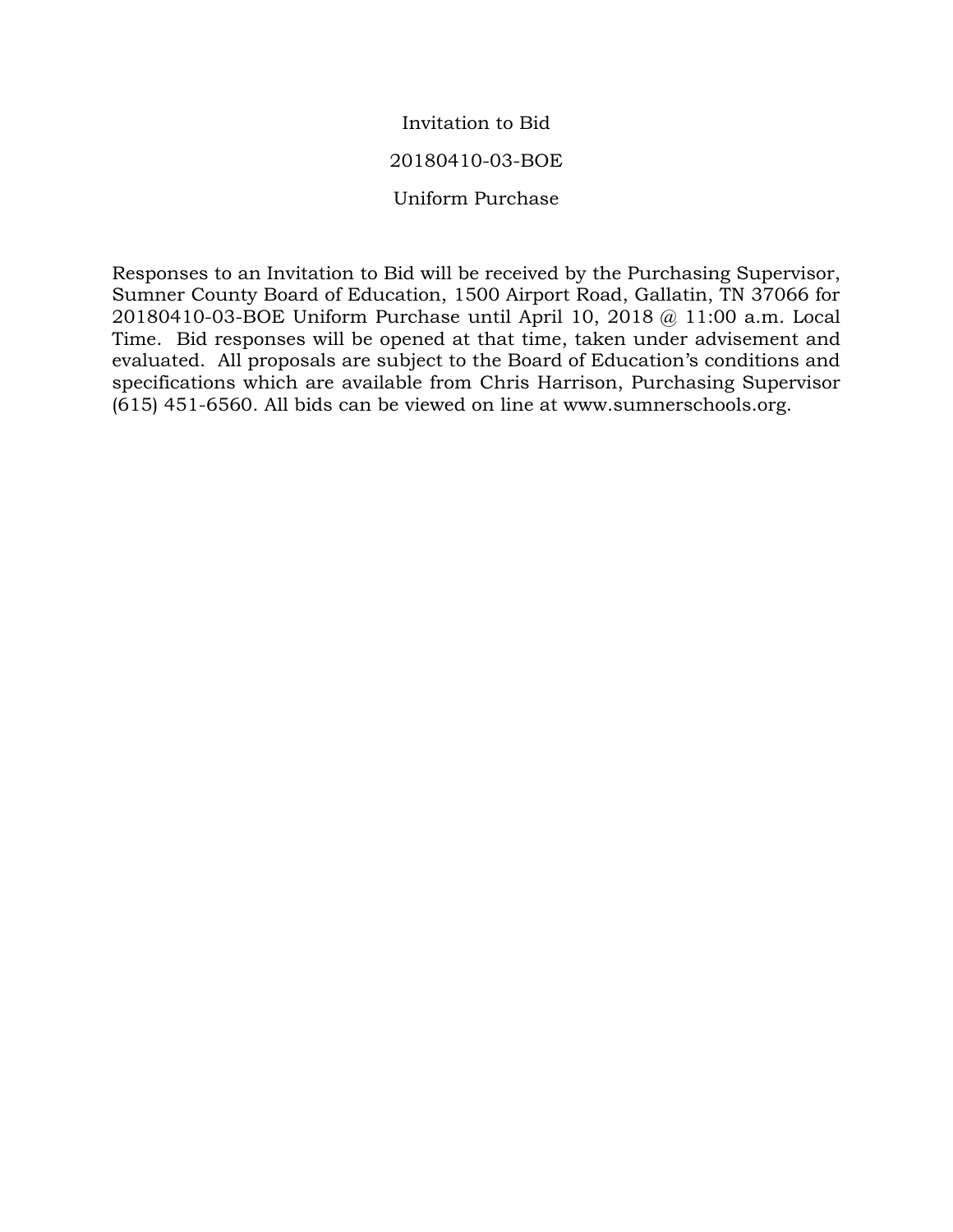# **INVITATION TO BID (ITB)**

#### **NUMBER: 20180410-03-BOE**

# **SUMNER COUNTY BOARD OF EDUCATION**

*This solicitation document serves as the written determination of the SCS Purchasing Supervisor that the use of Competitive Sealed Proposal for this solicitation is in the best interest of SCS.*

#### **RFP Title: Uniform Purchase**



## **Purchasing Staff Contact:**

Chris Harrison Janice Wright 615-451-6560 615-451-6569 chris.harrison@sumnerschools.org janice.wright@sumnerschools.org

Purchasing Supervisor **Purchasing Coordinator** 

Release Date: March 26, 2018 **Proposal Due Date: April 10, 2018 @ 11:00 a.m.**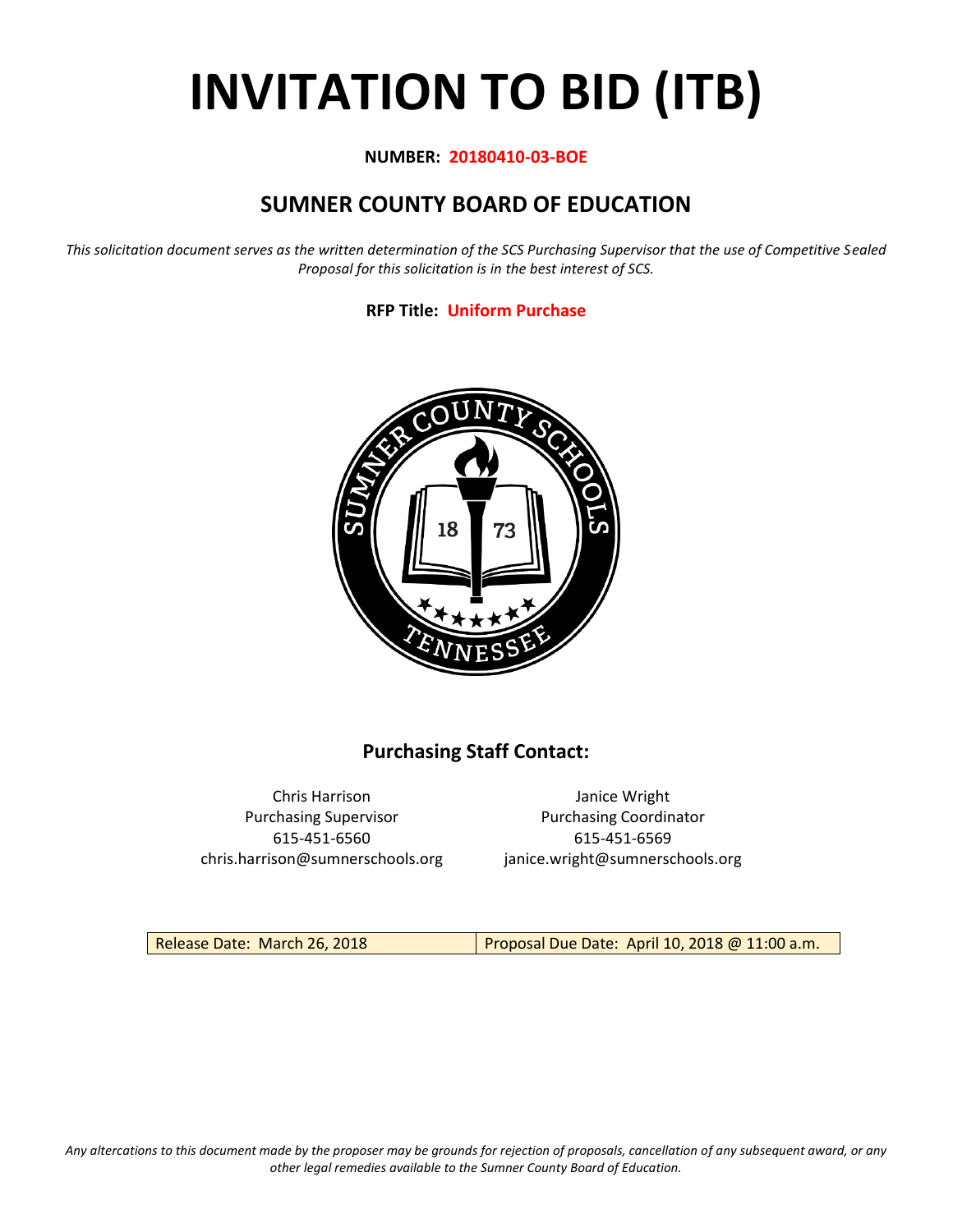# **NOTICE TO PROPOSERS**

There may be one or more amendments to this ITB. In order to receive communication for any such amendments issued specifically to this ITB, the proposer must provide the information requested below to the Sumner County Board of Education (SCS) Purchasing Department. The information may be sent by email to: Chris Harrison, Purchasing Supervisor, chris.harrison@sumnerschools.org. SCS will send amendments only to those proposers which complete and return this information in a timely manner.

| ITB Number:             | 20180410-03-BOE Uniform Purchase |
|-------------------------|----------------------------------|
| Company Name:           |                                  |
| <b>Mailing Address:</b> |                                  |
|                         |                                  |
|                         |                                  |
| Phone Number:           |                                  |
| <b>Contact Person:</b>  |                                  |
| <b>Email Address:</b>   |                                  |
|                         |                                  |
|                         |                                  |
| <b>Printed Name:</b>    |                                  |
| Date:                   |                                  |

Emailed amendments will be sent in a Microsoft Word (Office for Windows) or Portable Document Format (pdf) format. Any alterations to the document made by the proposer may be grounds for rejection of proposal, cancellation of any subsequent award or any other legal remedies available to SCS.

Amendments will also be posted on the SCS website **https://sumnerschools.org/index.php/current-bids-and-rfps** and attached to the solicitation listing as a PDF or WORD file. Check the particular solicitation on the Current Bids and RFPs webpage for any posted amendments.

By completing and returning this form, the Proposer has expressed its intent to provide a proposal for **20180410-03-BOE Uniform Purchase.**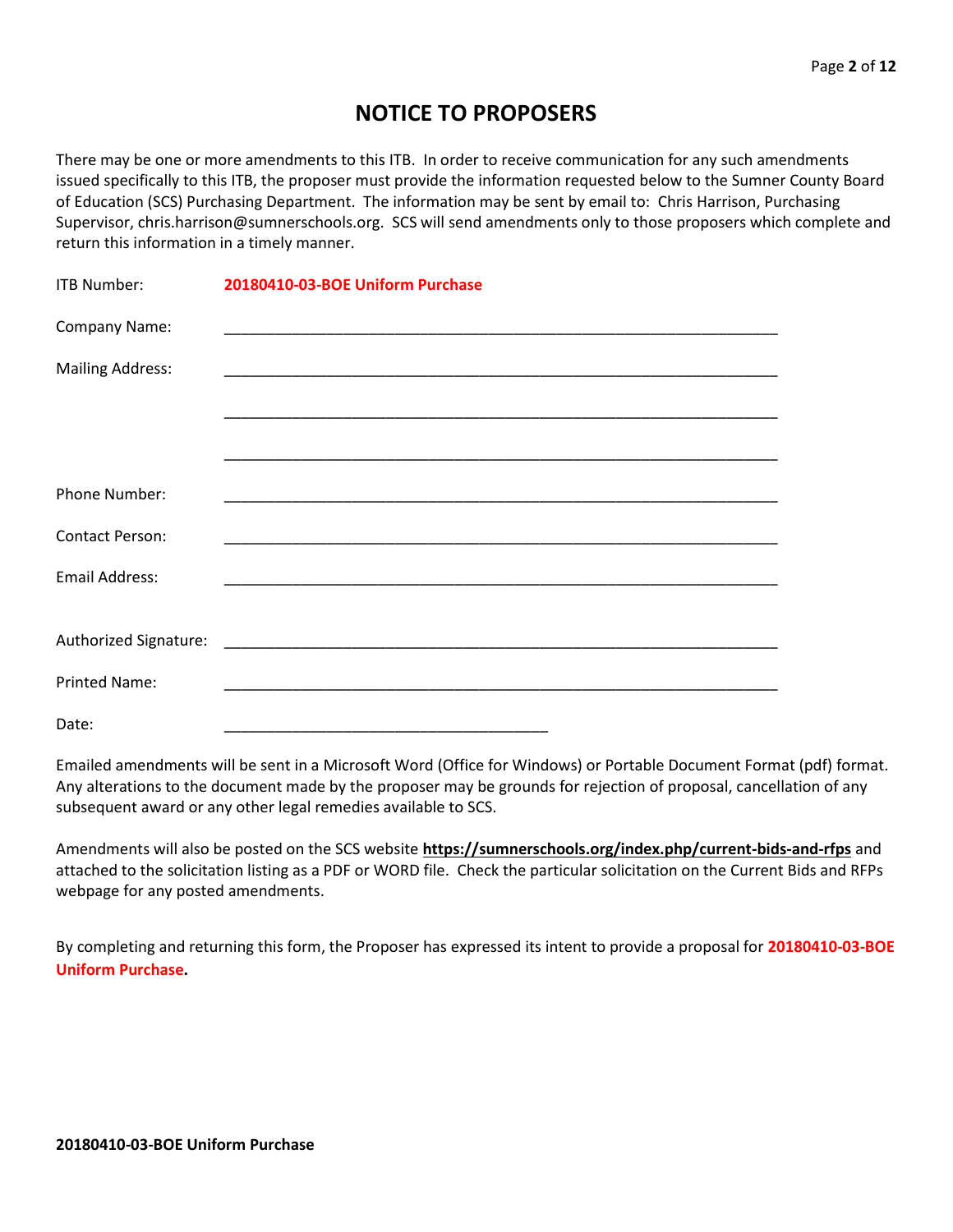### **TABLE OF CONTENTS**

- 1. Specification
- 2. Source Selection and Contract Award
- 3. Schedule of Events
- 4. Delivery of Proposals
- 5. Protests
- 6. New Vendors
- 7. Attachments
	- A. Bid Form/Certification
	- B. IRS Form W9
	- C. Attestation Re Personnel
	- D. Standard Terms and Conditions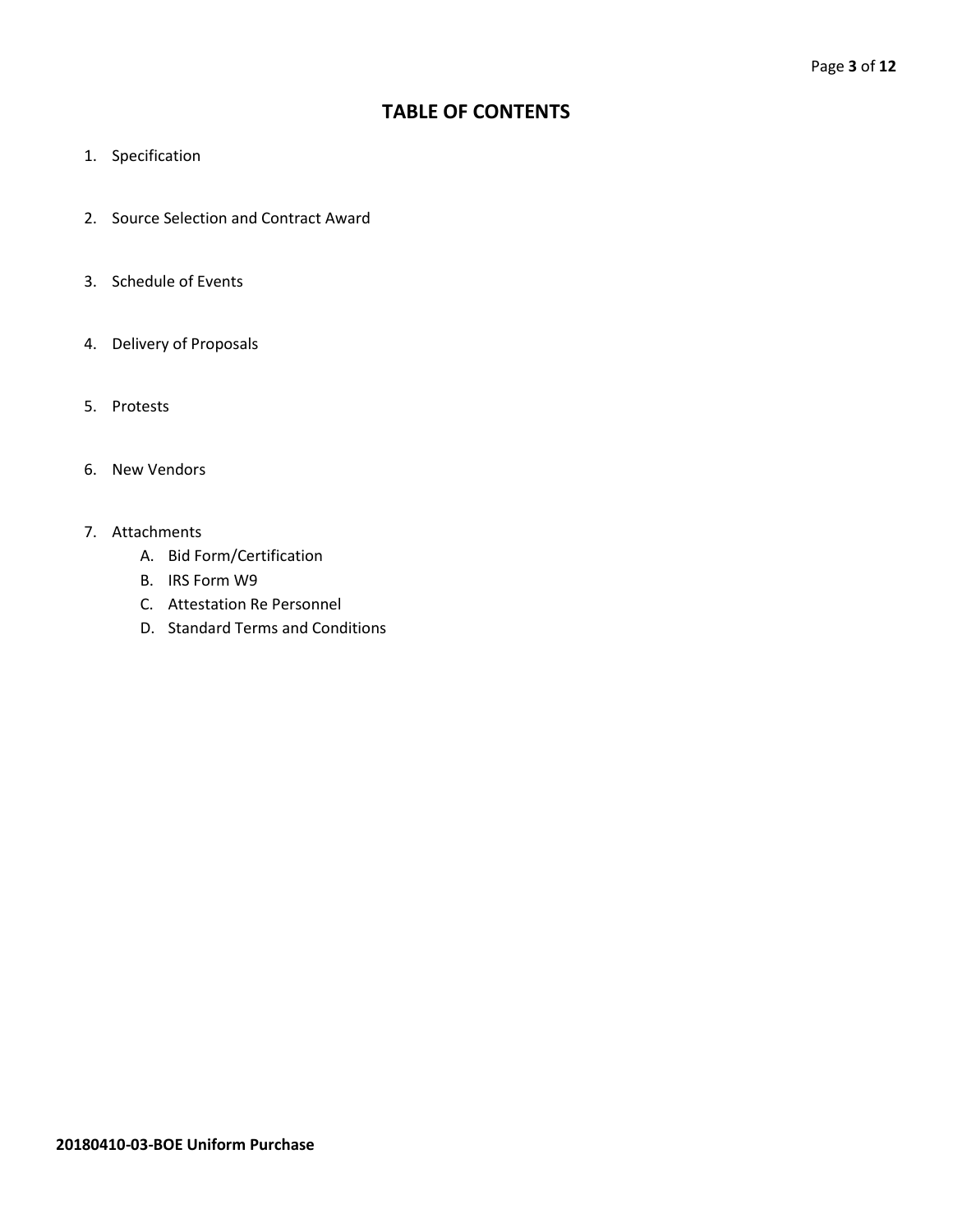1. Specification

SCS is soliciting this ITB to secure pricing for the purchase of work pants and shirts. SCS is requesting proposals that provide pricing in two tiers:

- 1. Price breaks for quantity purchases and;
- 2. Individual unit pricing for new hires and replacements.

In order the set a standard for style and quality, SCS has included specifications that includes Brand Name and Style. SCS shall accept proposals for clothing that is equivalent.

| <b>STANDARD WORK PANT</b>             |                   |                              |                                       |                   |  |  |  |
|---------------------------------------|-------------------|------------------------------|---------------------------------------|-------------------|--|--|--|
| <b>Brand</b>                          | Item No.          | Color                        | Waist<br>Inseam                       |                   |  |  |  |
| <b>Wrangler Riggs Workwear</b>        | 3W050AI           | Antique Indigo               | $30 - 54$                             | $30 - 36$         |  |  |  |
|                                       |                   | <b>LIGHTWEIGHT WORK PANT</b> |                                       |                   |  |  |  |
| <b>Brand</b>                          | Item No.          | Color                        | <b>Waist</b>                          | Inseam            |  |  |  |
| Red Kap Lightweight Crew Pant         | PT <sub>2</sub> L | <b>Navy</b>                  | $28 - 50$                             | $30 - 36$         |  |  |  |
| <b>POLO</b>                           |                   |                              |                                       |                   |  |  |  |
| <b>Brand</b>                          | Item No.          | Color                        | <b>Sizes</b>                          |                   |  |  |  |
| <b>Port Authority Silk Touch Polo</b> | <b>K500P</b>      | <b>Cool Grey</b>             | $S - 6XL$                             | Available in Tall |  |  |  |
| w/ Pocket                             |                   |                              |                                       |                   |  |  |  |
| <b>WORK SHIRT</b>                     |                   |                              |                                       |                   |  |  |  |
| <b>Brand</b>                          | Item No.          | Color                        | <b>Sizes</b>                          |                   |  |  |  |
| <b>Red Kap Men's Mimix</b>            | $SX20 + SX10$     | Charcoal                     | $S - 4XL$<br><b>Available in Tall</b> |                   |  |  |  |
|                                       |                   |                              |                                       |                   |  |  |  |

#### **All shirts are to be short sleeve and include cost for an embroidered seal on the left chest.**

The awarded Proposer shall provide the following service level items to SCS:

- On-site measurements for all personnel receiving product.
	- $\circ$  The awarded Proposer must be able to conduct an on-site visit to field measure individuals receiving product. The Proposer must allow for multiple visits to complete the process due to employees being absent.
	- $\circ$  The awarded Proposer must be able to conduct field measurements on an as-needed basis for new hires, etc.
- Bagged fittings
	- o The awarded Proposer must sort and bag each fitting by employee.
	- $\circ$  Any attempt to deliver the product in any other manner will be rejected by SCS at the expense of the Proposer.
- Contract Term
	- o The initial contract shall be valid from the date of award thru June 30, 2019.
	- $\circ$  SCS reserves the right to renew the contract for an additional two, one-year periods. Each renewal will begin on July 1 and end on June 30 of the following year. The awarded Proposer shall submit a request for price increase at least sixty (60) days prior to the contract expiration date.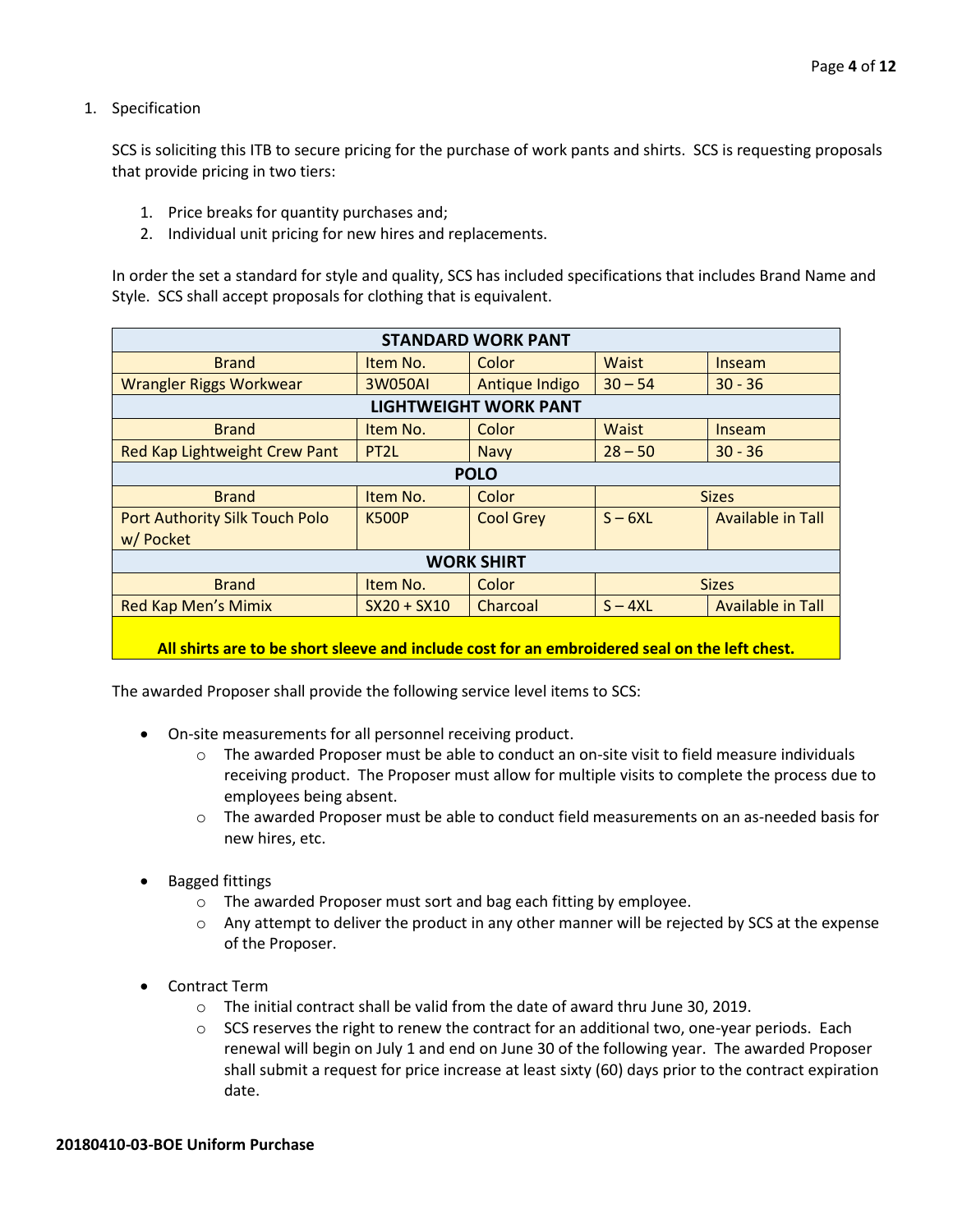- 2. Source Selection and Contract Award
	- Award, if made, will be made to the proposer submitting the lowest cost proposal and whom is also determined to be Responsive.
		- o General Criteria to be determined "Responsive"
			- Does the proposal include all required information?
			- Does the proposal include completed attachment forms?
			- Was the proposal delivered on or before the stated deadline?
	- SCS reserves the right to reject any proposal that takes exception to the specifications unless prior approval is requested and granted by SCS.
	- Upon mutual agreement by both parties, SCS shall grant the right to extend the terms, conditions and prices of contract(s) awarded from this ITB to other Institutions (such as State, Local and/or Public Agencies) who express an interest in participating in any contract that results from this ITB. Each of the "piggyback" Institutions will issue their own purchasing documents for purchase of the goods/services. Proposer agrees that SCS shall bear no responsibility or liability for any agreements between Proposer and the other Institution(s) who desire to exercise this option.
- 3. Schedule of Events

| <b>RFP Issued</b>              | March 26, 2018                         |
|--------------------------------|----------------------------------------|
| <b>Questions DEADLINE</b>      | April 4, 2018                          |
| <b>RFP Submission DEADLINE</b> | April 10, 2018 @ 11:00 a.m. Local Time |

4. Delivery of Proposals

Sealed proposals will be accepted until **April 10, 2018 @ 11:00 a.m. Local Time**. Proposals received after that time will be deemed invalid. Vendors mailing proposal packages must allow sufficient time to ensure receipt of their package by the time specified. There will be no exceptions. Proposals will be opened and read aloud. The reading of the bids will begin at **11:00 a.m. Local Time**.

Due to the nature of deliveries to the SCS Support Services Facility by carriers such as UPS, FedEx and such like; the proposal package will be accepted if the date and time on the delivery confirmation are indicated to be on or before the Proposal Deadline.

Delivery Address: Sumner County Board of Education Attn: Purchasing Supervisor 1500 Airport Road Gallatin, TN 37066

The package containing the proposal must be sealed and clearly marked on the outside of the package: **"20180410-03-BOE Uniform Purchase" DO NOT OPEN**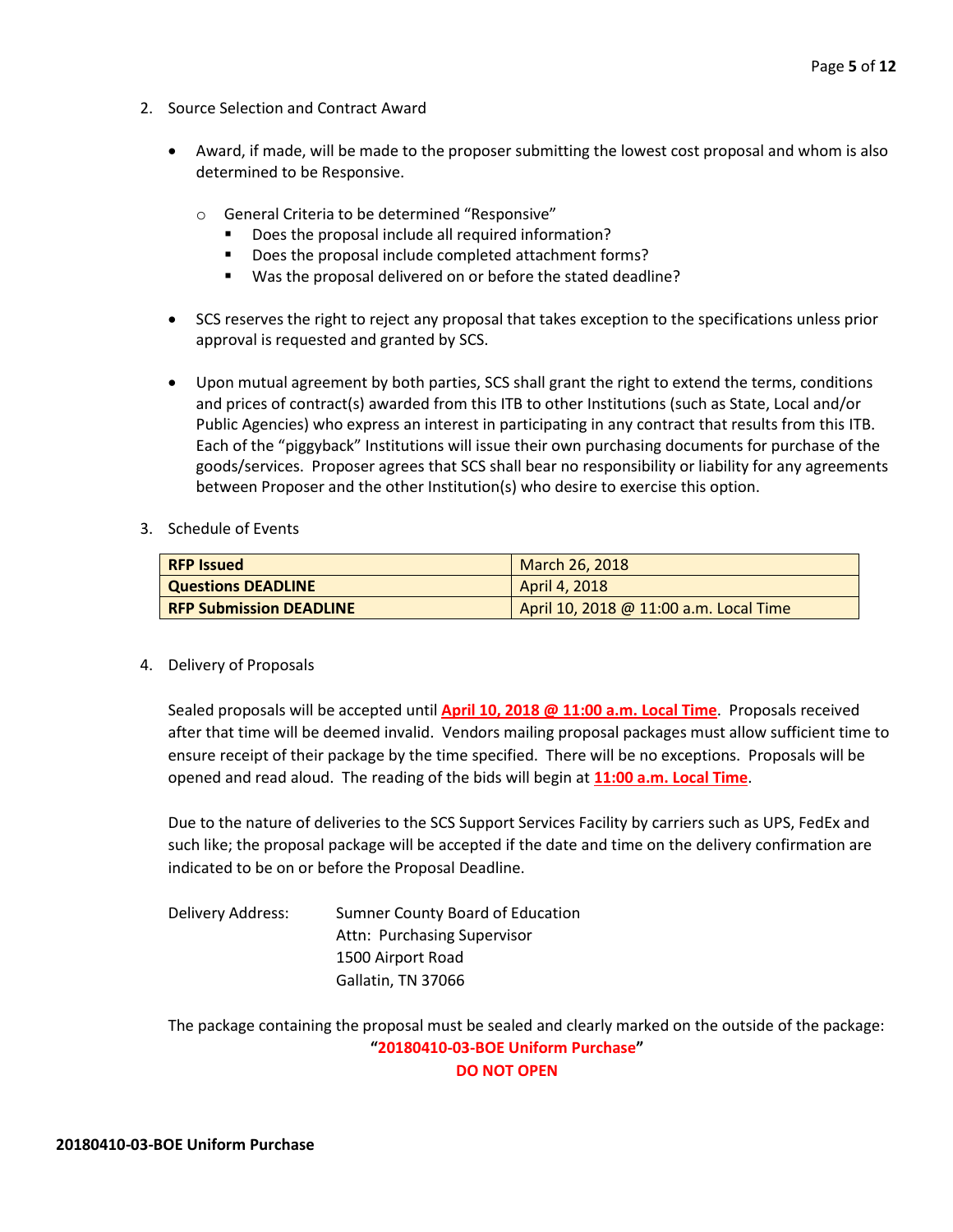#### 5. Protests

In the event that any interested party finds any part of the listed specifications, terms or conditions to be discrepant, incomplete or otherwise questionable in any respect; it shall be the responsibility of the concerned party to notify the SCS Purchasing Office of such matters immediately upon receipt of the ITB. All notifications must be sent to the Purchasing Supervisor via email at [purchasing@sumnerschools.org.](mailto:purchasing@sumnerschools.org)

Any actual or prospective Proposer who is aggrieved in connection with the ITB or award of a contract may protest to the Purchasing Supervisor and/or the Sumner County Board of Education at its regularly scheduled meeting.

- 6. New Vendors
	- To comply with Internal Revenue Service requirements, all vendors who perform any type of service are required to have a current IRS Form W-9 on file with the SCS Finance Department. It is a mandatory requirement to complete the IRS Form W-9 (Attachment 1) included in this RFP.
	- To comply with the Tennessee Lawful Employment Act (50-1-702 and 50-1-703), non-employees (individuals paid directly by the employer in exchange for the individual's labor or services) must have on file one (1) of the following documents:
		- o A valid Tennessee driver's license or photo identification;
		- $\circ$  A valid driver's license or photo identification from another state where the license requirements are at least as strict as those in Tennessee;
		- o A birth certificate issued by a U.S. state, jurisdiction or territory;
		- o A U.S. government issued certified birth certificate;
		- o A valid, unexpired U.S. passport;
		- o A U.S. certificate of birth abroad (DS-1350 or FS-545)
		- o A report of birth abroad of a U.S. citizen (FS-240);
		- o A certificate of citizenship (N560 or N561);
		- o A certificate of naturalization (N550, N570 or N578);
		- o A U.S citizen identification card (I-197 or I-179); or
		- $\circ$  Valid alien registration documentation or other proof of current immigration registration recognized by the United States Department of Homeland Security that contains the individual's complete legal name and current alien admission number or alien file number (or numbers if the individual has more than one number).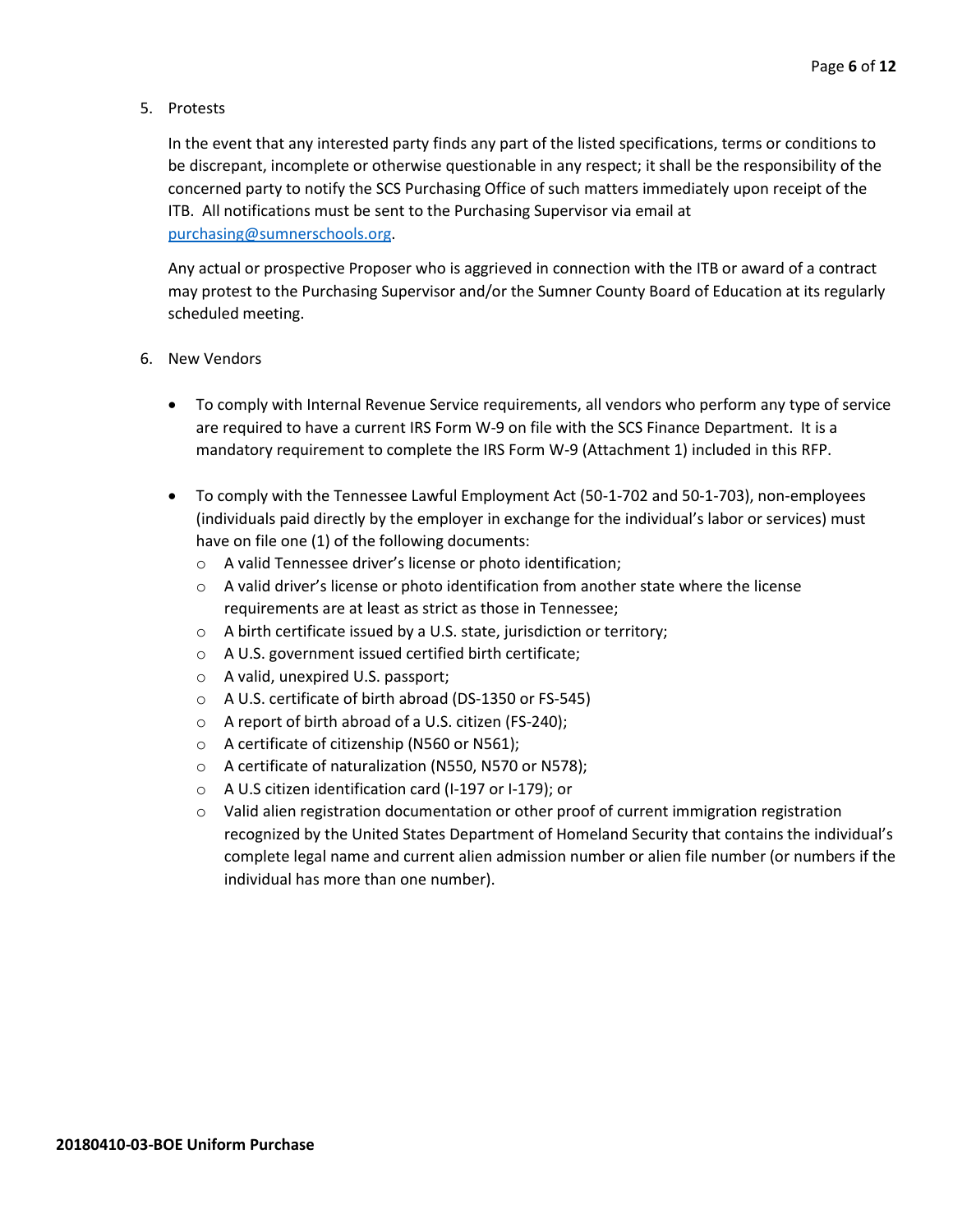#### **7.A Bid Form**



Attn: Purchasing Supervisor 1500 Airport Road Gallatin, TN 37066

Date\_\_\_\_\_\_\_\_\_\_\_\_\_\_\_\_\_\_\_\_\_\_\_\_\_\_\_\_

| <b>Description</b>        | <b>Brand</b> | <b>Stock No.</b> | Cost<br>$S - XL$ | Cost<br>XXL - UP | <b>Percent Discount</b><br>for Bulk Orders |
|---------------------------|--------------|------------------|------------------|------------------|--------------------------------------------|
| <b>Standard Work Pant</b> |              |                  |                  |                  |                                            |
| Lightweight Work Pant     |              |                  |                  |                  |                                            |
| Polo                      |              |                  |                  |                  |                                            |
| Polo - Tall Length        |              |                  |                  |                  |                                            |
| <b>Work Shirt</b>         |              |                  |                  |                  |                                            |
| Work Shirt - Tall Length  |              |                  |                  |                  |                                            |

\**Bulk Order Discount: Indicate an order quantity, in the NOTES section, required to receive the discount*.

| <b>NOTES:</b> |  |  |  |
|---------------|--|--|--|
|               |  |  |  |
|               |  |  |  |

By checking this box, Proposer agrees that SCS reserves the right to extend the terms, conditions and prices of this contract to other Institutions (such as State, Local and/or Public Agencies) who express an interest in participating in any contract that results from this ITB. Each of the piggyback Institutions will issue their own purchasing documents for the goods/service. Proposer agrees that SCS shall bear no responsibility or liability for any agreements between Proposer and the other Institution(s) who desire to exercise this option.

| <b>AUTHORIZED SIGNATURE:</b> |        |  |  |  |  |
|------------------------------|--------|--|--|--|--|
| PRINTED NAME:                | TITLE: |  |  |  |  |
| <b>VENDOR LEGAL NAME:</b>    |        |  |  |  |  |
| ADDRESS:                     |        |  |  |  |  |
| MOBILE:<br>PHONE:            |        |  |  |  |  |
| EMAIL:                       |        |  |  |  |  |

**20180410-03-BOE Uniform Purchase**

Г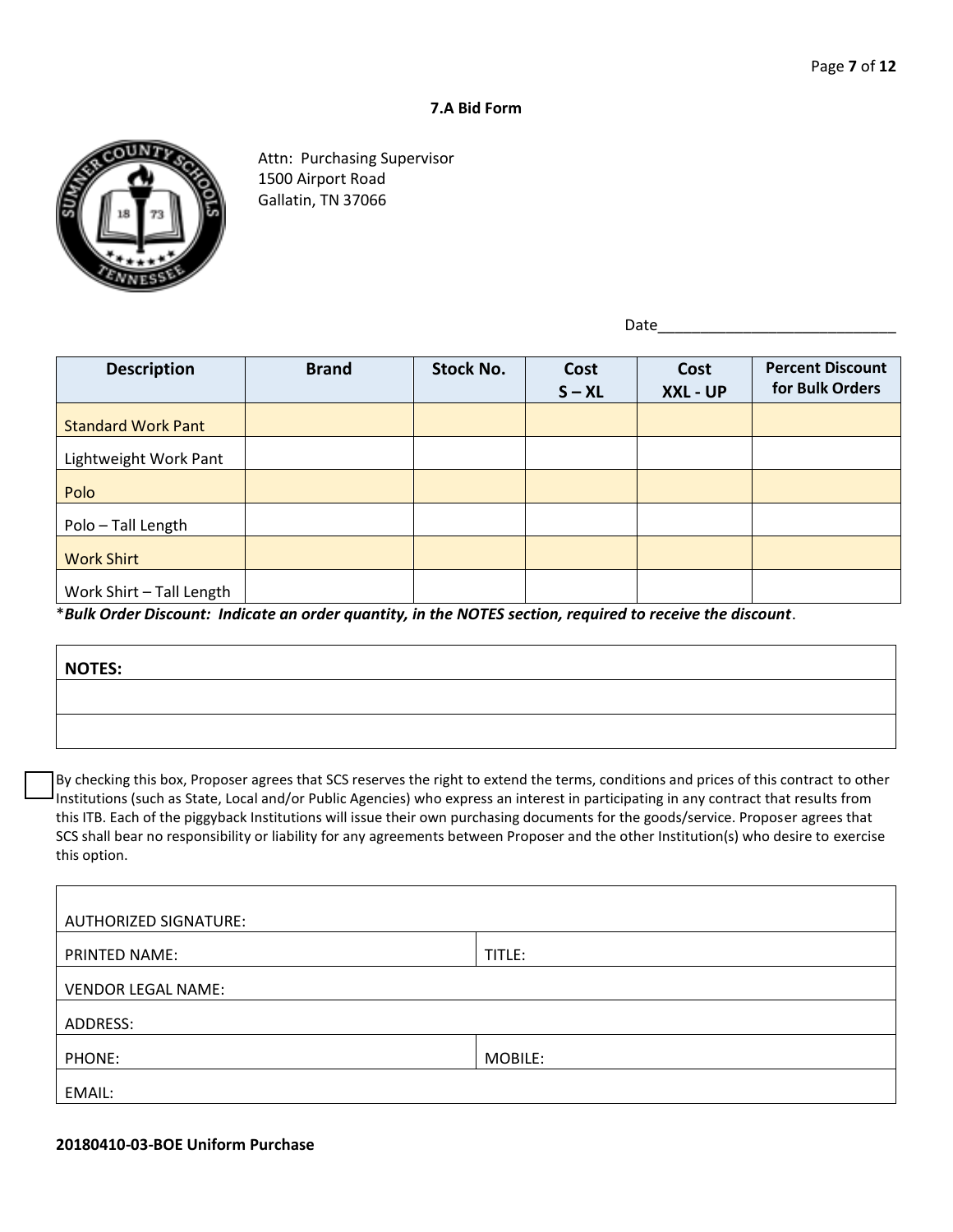#### 7.B IRS Form W9

| <b>Request for Taxpayer</b><br>(Rev. December 2014)<br><b>Identification Number and Certification</b><br>Department of the Treasury<br>Internal Revenue Service<br>1 Name (as shown on your income tax return). Name is required on this line; do not leave this line blank.                                                                                                                                                                                                                                                                                                                                                                                                                                                                                                                                                                                                                                                                                                                                                                                                                                                                                                                                                                                                                                                                                                                                                                                                                                                                                                                                                                                                                                                                                                                                                                                                                                                                                                                                                                                                                                                                                                                                                                                                                                                                                                                                                                                                           |                                                                        |                                                                                                                                                                                                                                                                                                                                                                                                                                                                                                                                                                                                                                                                                                                                                                                                                                                                                                                                                                                                                                                                                                                                                                                                                                                                                                                                     |  |  |    |  | Give Form to the<br>requester. Do not<br>send to the IRS. |  |                                       |  |  |  |
|----------------------------------------------------------------------------------------------------------------------------------------------------------------------------------------------------------------------------------------------------------------------------------------------------------------------------------------------------------------------------------------------------------------------------------------------------------------------------------------------------------------------------------------------------------------------------------------------------------------------------------------------------------------------------------------------------------------------------------------------------------------------------------------------------------------------------------------------------------------------------------------------------------------------------------------------------------------------------------------------------------------------------------------------------------------------------------------------------------------------------------------------------------------------------------------------------------------------------------------------------------------------------------------------------------------------------------------------------------------------------------------------------------------------------------------------------------------------------------------------------------------------------------------------------------------------------------------------------------------------------------------------------------------------------------------------------------------------------------------------------------------------------------------------------------------------------------------------------------------------------------------------------------------------------------------------------------------------------------------------------------------------------------------------------------------------------------------------------------------------------------------------------------------------------------------------------------------------------------------------------------------------------------------------------------------------------------------------------------------------------------------------------------------------------------------------------------------------------------------|------------------------------------------------------------------------|-------------------------------------------------------------------------------------------------------------------------------------------------------------------------------------------------------------------------------------------------------------------------------------------------------------------------------------------------------------------------------------------------------------------------------------------------------------------------------------------------------------------------------------------------------------------------------------------------------------------------------------------------------------------------------------------------------------------------------------------------------------------------------------------------------------------------------------------------------------------------------------------------------------------------------------------------------------------------------------------------------------------------------------------------------------------------------------------------------------------------------------------------------------------------------------------------------------------------------------------------------------------------------------------------------------------------------------|--|--|----|--|-----------------------------------------------------------|--|---------------------------------------|--|--|--|
| 2 Business name/disregarded entity name, if different from above<br>σû<br>page<br>4 Exemptions (codes apply only to<br>3 Check appropriate box for federal tax classification; check only one of the following seven boxes:<br>Specific Instructions on<br>certain entities, not individuals; see<br>C Corporation<br>S Corporation Partnership<br>Individual/sole proprietor or<br>Trust/estate<br>instructions on page 3):<br>single-member LLC<br>Print or type<br>Exempt payee code (if any)<br>Limited liability company. Enter the tax classification (C=C corporation, S=S corporation, P=partnership) ▶<br>Exemption from FATCA reporting<br>Note. For a single-member LLC that is disregarded, do not check LLC; check the appropriate box in the line above for<br>the tax classification of the single-member owner.<br>code (if anv)<br>(Applies to accounts maintained outside the U.S.)<br>Other (see instructions)<br>5 Address (number, street, and apt. or suite no.)<br>Requester's name and address (optional)<br>6 City, state, and ZIP code<br>See<br>7 List account number(s) here (optional)                                                                                                                                                                                                                                                                                                                                                                                                                                                                                                                                                                                                                                                                                                                                                                                                                                                                                                                                                                                                                                                                                                                                                                                                                                                                                                                                                                    |                                                                        |                                                                                                                                                                                                                                                                                                                                                                                                                                                                                                                                                                                                                                                                                                                                                                                                                                                                                                                                                                                                                                                                                                                                                                                                                                                                                                                                     |  |  |    |  |                                                           |  |                                       |  |  |  |
| Part I                                                                                                                                                                                                                                                                                                                                                                                                                                                                                                                                                                                                                                                                                                                                                                                                                                                                                                                                                                                                                                                                                                                                                                                                                                                                                                                                                                                                                                                                                                                                                                                                                                                                                                                                                                                                                                                                                                                                                                                                                                                                                                                                                                                                                                                                                                                                                                                                                                                                                 |                                                                        | <b>Taxpayer Identification Number (TIN)</b>                                                                                                                                                                                                                                                                                                                                                                                                                                                                                                                                                                                                                                                                                                                                                                                                                                                                                                                                                                                                                                                                                                                                                                                                                                                                                         |  |  |    |  |                                                           |  |                                       |  |  |  |
|                                                                                                                                                                                                                                                                                                                                                                                                                                                                                                                                                                                                                                                                                                                                                                                                                                                                                                                                                                                                                                                                                                                                                                                                                                                                                                                                                                                                                                                                                                                                                                                                                                                                                                                                                                                                                                                                                                                                                                                                                                                                                                                                                                                                                                                                                                                                                                                                                                                                                        | TIN on page 3.<br>guidelines on whose number to enter.                 | Enter your TIN in the appropriate box. The TIN provided must match the name given on line 1 to avoid<br>backup withholding. For individuals, this is generally your social security number (SSN). However, for a<br>resident alien, sole proprietor, or disregarded entity, see the Part I instructions on page 3. For other<br>entities, it is your employer identification number (EIN). If you do not have a number, see How to get a<br>Note. If the account is in more than one name, see the instructions for line 1 and the chart on page 4 for                                                                                                                                                                                                                                                                                                                                                                                                                                                                                                                                                                                                                                                                                                                                                                              |  |  | or |  | Social security number                                    |  | <b>Employer identification number</b> |  |  |  |
| <b>Part II</b>                                                                                                                                                                                                                                                                                                                                                                                                                                                                                                                                                                                                                                                                                                                                                                                                                                                                                                                                                                                                                                                                                                                                                                                                                                                                                                                                                                                                                                                                                                                                                                                                                                                                                                                                                                                                                                                                                                                                                                                                                                                                                                                                                                                                                                                                                                                                                                                                                                                                         | <b>Certification</b>                                                   |                                                                                                                                                                                                                                                                                                                                                                                                                                                                                                                                                                                                                                                                                                                                                                                                                                                                                                                                                                                                                                                                                                                                                                                                                                                                                                                                     |  |  |    |  |                                                           |  |                                       |  |  |  |
|                                                                                                                                                                                                                                                                                                                                                                                                                                                                                                                                                                                                                                                                                                                                                                                                                                                                                                                                                                                                                                                                                                                                                                                                                                                                                                                                                                                                                                                                                                                                                                                                                                                                                                                                                                                                                                                                                                                                                                                                                                                                                                                                                                                                                                                                                                                                                                                                                                                                                        | Under penalties of perjury, I certify that:<br>instructions on page 3. | 1. The number shown on this form is my correct taxpayer identification number (or I am waiting for a number to be issued to me); and<br>2. I am not subject to backup withholding because: (a) I am exempt from backup withholding, or (b) I have not been notified by the Internal Revenue<br>Service (IRS) that I am subject to backup withholding as a result of a failure to report all interest or dividends, or (c) the IRS has notified me that I am<br>no longer subject to backup withholding; and<br>3. I am a U.S. citizen or other U.S. person (defined below); and<br>4. The FATCA code(s) entered on this form (if any) indicating that I am exempt from FATCA reporting is correct.<br>Certification instructions. You must cross out item 2 above if you have been notified by the IRS that you are currently subject to backup withholding<br>because you have failed to report all interest and dividends on your tax return. For real estate transactions, item 2 does not apply. For mortgage<br>interest paid, acquisition or abandonment of secured property, cancellation of debt, contributions to an individual retirement arrangement (IRA), and<br>generally, payments other than interest and dividends, you are not required to sign the certification, but you must provide your correct TIN. See the |  |  |    |  |                                                           |  |                                       |  |  |  |
| Sign<br>Signature of<br>Here<br>Date $\blacktriangleright$<br>U.S. person $\blacktriangleright$                                                                                                                                                                                                                                                                                                                                                                                                                                                                                                                                                                                                                                                                                                                                                                                                                                                                                                                                                                                                                                                                                                                                                                                                                                                                                                                                                                                                                                                                                                                                                                                                                                                                                                                                                                                                                                                                                                                                                                                                                                                                                                                                                                                                                                                                                                                                                                                        |                                                                        |                                                                                                                                                                                                                                                                                                                                                                                                                                                                                                                                                                                                                                                                                                                                                                                                                                                                                                                                                                                                                                                                                                                                                                                                                                                                                                                                     |  |  |    |  |                                                           |  |                                       |  |  |  |
| · Form 1098 (home mortgage interest), 1098-E (student loan interest), 1098-T<br><b>General Instructions</b><br>(tuition)<br>Section references are to the Internal Revenue Code unless otherwise noted.<br>• Form 1099-C (canceled debt)<br>Future developments. Information about developments affecting Form W-9 (such<br>. Form 1099-A (acquisition or abandonment of secured property)<br>as legislation enacted after we release it) is at www.irs.gov/fw9.<br>Use Form W-9 only if you are a U.S. person (including a resident alien), to<br><b>Purpose of Form</b><br>provide your correct TIN.<br>If you do not return Form W-9 to the requester with a TIN, you might be subject<br>An individual or entity (Form W-9 requester) who is required to file an information<br>to backup withholding. See What is backup withholding? on page 2.<br>return with the IRS must obtain your correct taxpayer identification number (TIN)<br>which may be your social security number (SSN), individual taxpayer identification<br>By signing the filled-out form, you:<br>number (ITIN), adoption taxpayer identification number (ATIN), or employer<br>1. Certify that the TIN you are giving is correct (or you are waiting for a number<br>identification number (EIN), to report on an information return the amount paid to<br>to be issued).<br>you, or other amount reportable on an information return. Examples of information<br>2. Certify that you are not subject to backup withholding, or<br>returns include, but are not limited to, the following:<br>3. Claim exemption from backup withholding if you are a U.S. exempt payee. If<br>· Form 1099-INT (interest earned or paid)<br>applicable, you are also certifying that as a U.S. person, your allocable share of<br>. Form 1099-DIV (dividends, including those from stocks or mutual funds)<br>any partnership income from a U.S. trade or business is not subject to the<br>. Form 1099-MISC (various types of income, prizes, awards, or gross proceeds)<br>withholding tax on foreign partners' share of effectively connected income, and<br>. Form 1099-B (stock or mutual fund sales and certain other transactions by<br>4. Certify that FATCA code(s) entered on this form (if any) indicating that you are<br>brokers)<br>exempt from the FATCA reporting, is correct. See What is FATCA reporting? on<br>page 2 for further information.<br>· Form 1099-S (proceeds from real estate transactions) |                                                                        |                                                                                                                                                                                                                                                                                                                                                                                                                                                                                                                                                                                                                                                                                                                                                                                                                                                                                                                                                                                                                                                                                                                                                                                                                                                                                                                                     |  |  |    |  |                                                           |  |                                       |  |  |  |
|                                                                                                                                                                                                                                                                                                                                                                                                                                                                                                                                                                                                                                                                                                                                                                                                                                                                                                                                                                                                                                                                                                                                                                                                                                                                                                                                                                                                                                                                                                                                                                                                                                                                                                                                                                                                                                                                                                                                                                                                                                                                                                                                                                                                                                                                                                                                                                                                                                                                                        |                                                                        | . Form 1099-K (merchant card and third party network transactions)                                                                                                                                                                                                                                                                                                                                                                                                                                                                                                                                                                                                                                                                                                                                                                                                                                                                                                                                                                                                                                                                                                                                                                                                                                                                  |  |  |    |  |                                                           |  |                                       |  |  |  |

Cat. No. 10231X

Form W-9 (Rev. 12-2014)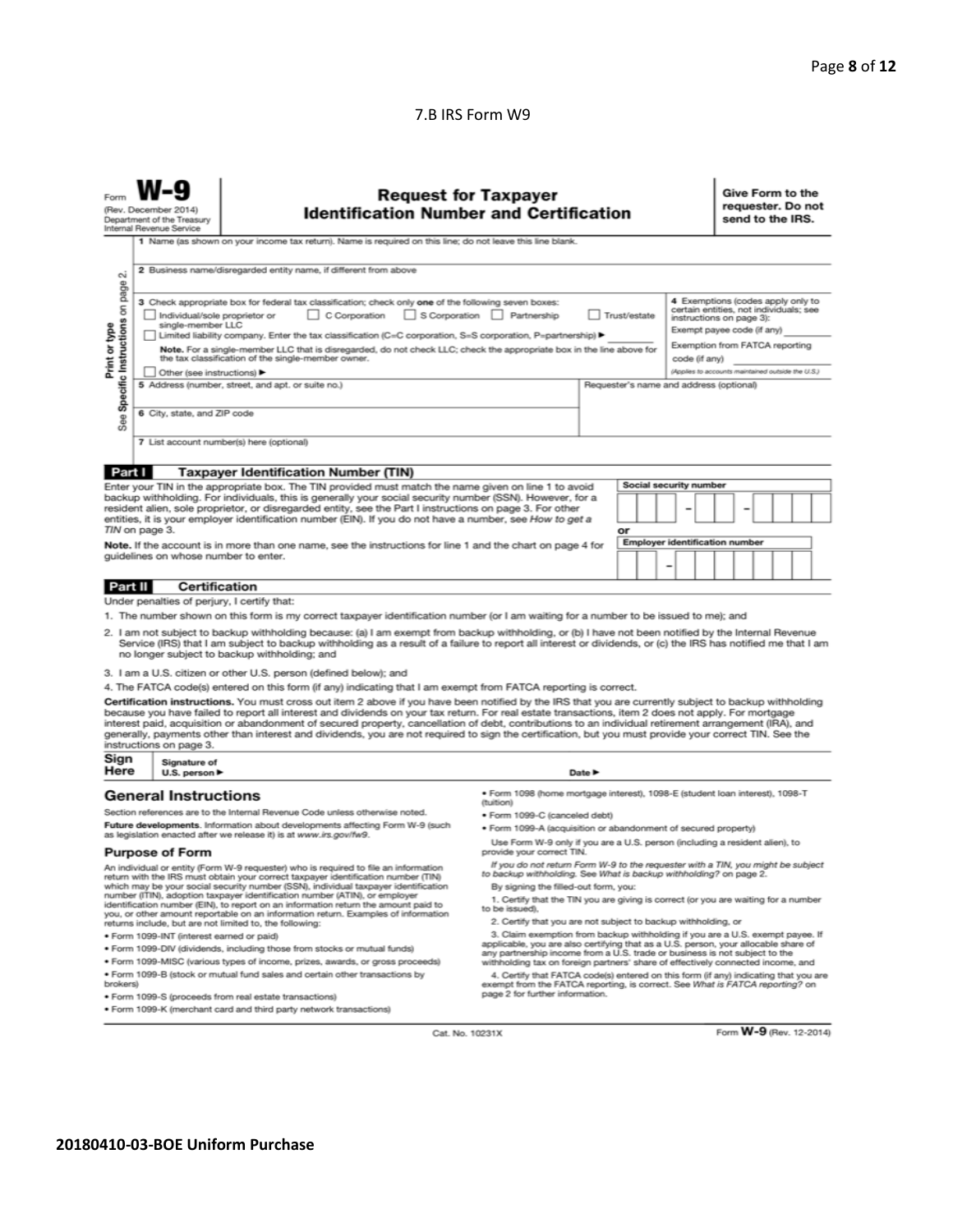#### **ATTACHMENT 7.C – Attestation Re Personnel**

## **ATTESTATION RE PERSONNEL USED IN CONTRACT PERFORMANCE**

| CONTRACTOR LEGAL ENTITY NAME:                                          |  |
|------------------------------------------------------------------------|--|
| FEDERAL EMPLOYER IDENTIFICATION NUMBER:<br>(or Social Security Number) |  |

**The Contractor, identified above, does hereby attest, certify, warrant and assure that the Contractor shall not knowingly utilize the services of an illegal immigrant in the performance of this Contract and shall not knowingly utilize the services of any subcontractor who will utilize the services of an illegal immigrant in the performance of this Contract, T.C.A. § 12-3-309.**

SIGNATURE & DATE:

*NOTICE: This attestation MUST be signed by an individual empowered to contractually bind the Contractor.*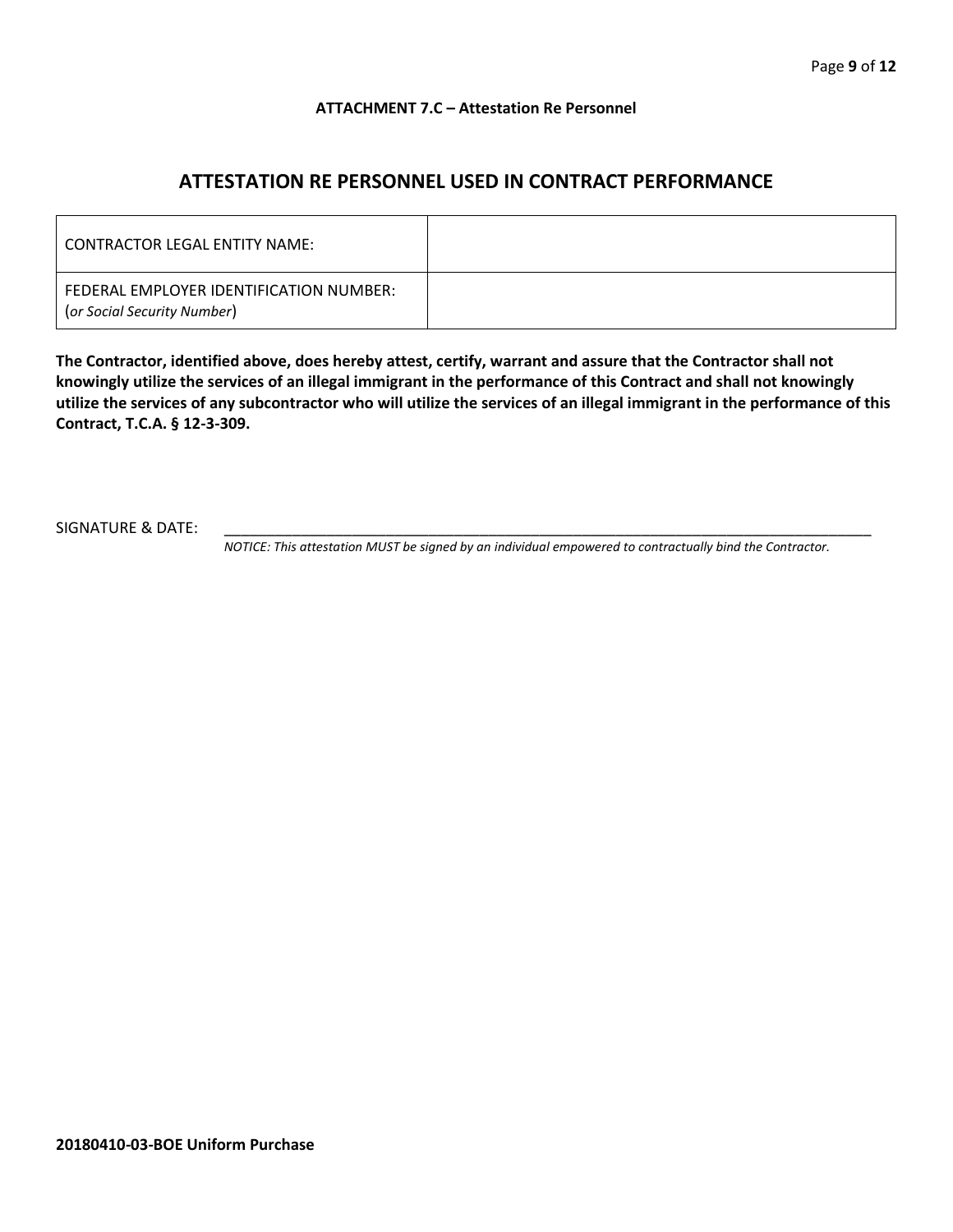#### **ATTACHMENT 7.D – Standard Terms & Conditions SUMNER COUNTY BOARD OF EDUCATION (SCS)**

#### **1. PREPARATION AND SUBMISSION OF BID.**

- **a.** Failure to examine any drawings**,** specifications, or instructions will be at the proposer's risk. Any deviation from the stated terms, conditions and specifications must be coordinated with and approved in writing by the SCS Purchasing Supervisor.
- **b.** ITB SUBMITTAL / SIGNATURE: Proposal shall give the full name and business address of the bidder. If the proposer is a corporation, the name shall be stated as it is in the corporate charter. Proposals must be signed in ink by the proposer's authorized agent. Unsigned proposals will be rejected. Proposals are to be sealed and the outside of the envelope is to reference the ITB number. The person signing the proposal must show their title, and if requested by SCS, must furnish satisfactory proof of his or her authority to bind his or her company in contract. Proposer understands that by submitting a proposal with an authorized signature, it shall constitute an offer to SCS. Proposals must be typewritten or in ink; otherwise they may not be considered. Purchase orders will be issued to the firm name appearing on the W9. Facsimile responses will not be considered.
- **c.** SCS is not responsible for any costs incurred by any vendor pursuant to the ITB. The vendor shall be responsible for all costs incurred in connection with the preparation and submission of its proposal.
- **d.** All proposers must be in compliance with T.C.A. § 62-6-119 at the time of proposal submission and provide evidence of compliance with the applicable provisions of the chapter before such proposal may be considered.
- **e.** Proposals are to be received in the location designated in the ITB no later than the specified date and time. Late submissions will NOT be opened or considered.
- **f.** No erasures permitted. Errors may be crossed out and corrections printed in ink or typewritten adjacent to error and must be initialed in ink by person signing the proposal.
- **g.** Specifications: Reference to available specifications shall be sufficient to make the terms of the specifications binding on the proposer. The use of the name of a manufacturer, or any special brand or make in describing an item does not restrict the proposer to that manufacturer or specific article, unless specifically stated. Comparable products of other manufacturers will be considered if proof of compatibility is contained in the proposal. Proposers are required to notify SCSs Purchasing Supervisor whenever specifications/procedures are not perceived to be fair and open. The articles on which the proposals are submitted must be equal or superior to that specified. Informative and Descriptive Literature: The proposer must show brand or trade names of the articles proposed, when applicable. It shall be the responsibility of the vendor, including vendors whose product is referenced, to furnish with the proposal such specifications, catalog pages, brochures or other data as will provide an adequate basis for determining the quality and functional capabilities of the product offered. Failure to provide this data may be considered valid justification for rejection of proposal.
- **h.** Samples: Samples of items when called for, must be furnished free of expense, and if not destroyed will, upon vendor's request within ten (10) days of proposal opening, be returned at the proposer's expense. Each sample must be labeled with the proposer's name, manufacturer's brand name and number, ITB number and item reference.
- **i.** Time of Performance: The number of calendar days in which delivery is to be made after receipt of order shall be stated in the proposal and may be a factor in making an award, price notwithstanding. If no delivery time is stated in the proposal, proposer agrees that delivery is to be made within two weeks (10 business days) of order.
- **j.** Transportation and delivery charges should be included in the price and be fully prepaid by the vendor to the destination specified in the ITB. Proposal prices shall include delivery of all items F.O.B. destination.
- **k.** New materials and supplies must be delivered unless otherwise specifically stated in the ITB.
- **l.** Alternate/multiple proposals will not be considered unless specifically called for in the ITB.
- **m.** Only proposals submitted on ITB forms furnished by SCS will be considered.
- **n.** By signing the ITB where indicated, the proposer agrees to strictly abide by all local, state and federal statutes and regulations. The proposer further certifies that this proposal is made without collusion or fraud.
- **o.** Error in Proposal. In case of error in the extension of prices in the proposal, the unit price will govern. Late submissions will NOT be opened or considered. Proposers are cautioned to verify their proposals before submission, as amendments received after the ITB deadline will not be considered. No proposal shall be altered, amended or withdrawn after opening. After proposal opening, a proposer may withdraw a proposal only when there is obvious clerical error such as a misplaced decimal point, or when enforcement of the proposal would impose unconscionable hardship due to an error in the proposal resulting in a quotation substantially below the other proposals received. Proposal withdrawals will be considered only upon written request of the proposer.

#### **20180410-03-BOE Uniform Purchase**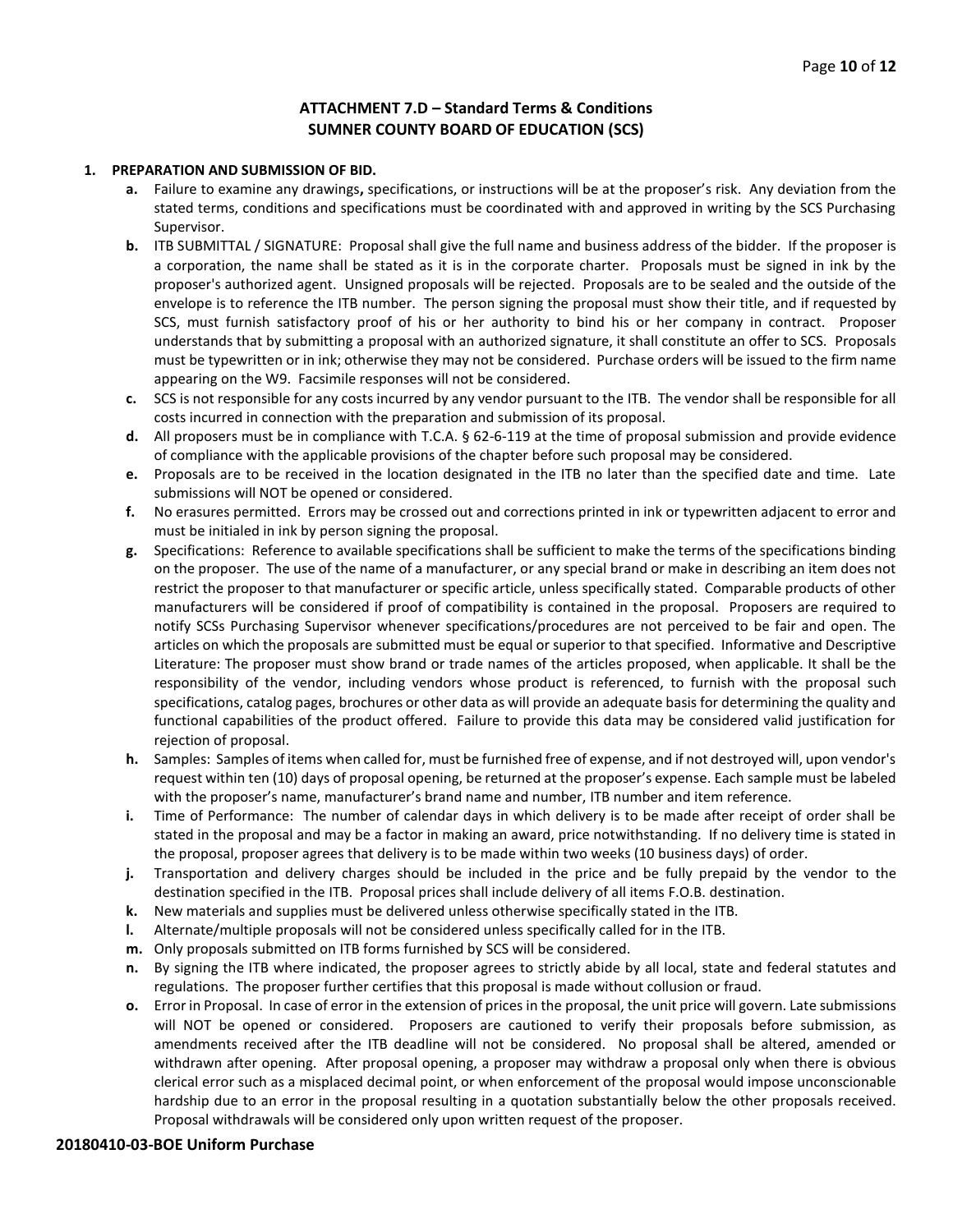- **2. OPEN RECORDS.** In order to comply with the provisions of the Tennessee Open Records Act, all proposals will be publicly opened and are subject to public inspection after the award upon written request. Proposers may be present at ITB opening. Summary information will be posted the SCS website, www.sumnerschools.org under the Invitation to Bid link.
- **3. ACCEPTANCE AND AWARD.** SCS reserves the right to reject any and all proposals and to waive any informality in proposals and, unless otherwise specified by the proposers to accept any item in the proposal. Action to reject all proposals shall be taken for unreasonably high prices, errors in the bid documents, cessation of need, unavailability of funds, or any other reason approved by SCS.
	- **a.** Contracts and purchases will be made with the lowest, responsive, responsible, qualified proposer. The quality of the articles to be supplied, their conformity with the specifications, their suitability to the requirements of the Institution, cash discount offered, and the delivery terms will be taken into consideration.
	- **b.** Any deviation from these stated terms, specifications and conditions must be coordinated with and approved in writing by the Purchasing Supervisor.
	- **c.** Prices quoted on the response (if any) are to be considered firm and binding until the said equipment, supplies or services are in the possession of SCS.
	- **d.** SCS reserves the right to order more or less than the quantity listed in the proposal.
	- **e.** If a proposal fails to state a time within which a proposal must be accepted, it is understood and agreed that SCS shall have ninety (90) days to accept.
	- **f.** No purchase or contract is authorized or valid until the issuance of a SCS purchase order in accordance with SCS policy. No SCS employee is authorized to purchase equipment, supplies or services prior to the issuance of such a purchase order.
	- **g.** The contract may not be assigned without written SCS consent.
	- **h.** If the appropriate space is marked on the ITB, other Institutions (such as State, Local and/or Public Agencies) may purchase off the contract during the same period as SCS.
	- **i.** The awarded proposer will be required to post a performance and payment bond in the amount of 25% of the contract price if it exceeds \$100,000 as stated by T.C.A. §12-4-201.
	- **j.** If the project cost is in excess of \$25,000 a performance bond must be secured by the requesting part in an amount equal to the market improvement value.
- **4. PAYMENT**. Payment terms must be specified in the proposal, including any discounts for early payment. Partial payments will not be approved unless justification for such payment can be shown. Terms will be NET 30 days. Payment will not be made until the conditions and specifications of the ITB are inspected and approved as conforming by persons appointed by SCS.
- **5. DEFAULT OF SELECTED VENDOR.** In case of vendor default, SCS may procure the articles or services from other sources and hold the defaulting vendor responsible for any resulting cost. If the awarded vendor violates any terms of their proposal, the contract, SCS policy or any law, they may be disqualified from submitting proposals for a period of two years for minor violations or longer for major violations. Proposals from disqualified bidders will not be accepted during the period of disqualification.
- **6. INSPECTION OF PURCHASES.** Articles received which are not equivalent will not be accepted and will be picked up by the vendor or returned to vendor, shipping charges collect. SCS shall have a reasonable period in which to inspect and accept or reject materials without liability. If necessity requires SCS to use nonconforming materials, an appropriate reduction in payment may be made.
- **7. TAXES.** SCS is tax exempt; do not include taxes in quotation. Vendors making improvements or additions to or performing repair work on real property for SCS are liable for any applicable sales or use tax on tangible personal property used in connection with the contract or furnished to vendors by the state for use under the contract.
- **8. NONDISCRIMINATION.** SCS is an equal opportunity employer. SCS and bidder agree to comply with Titles VI and VII of the Civil Rights Act of 1964, Title IX of the Education Amendments of 1972, Section 504 of the Rehabilitation Act of 1973, Executive Order 11,246, the Americans with Disabilities Act of 1990 and the related regulations to each. Each party assures that it will not discriminate against any individual including, but not limited to employees or applicants for employment and/or students, because of race, religion, creed, color, sex, age, disability, veteran status or national origin. In the event that any claims should arise with regards to violations of any such local, state or federal law, statues, rule or regulations, the vendor will indemnify and hold SCS harmless for any damages, including court costs or attorney fees, which might be incurred.

#### **20180410-03-BOE Uniform Purchase**